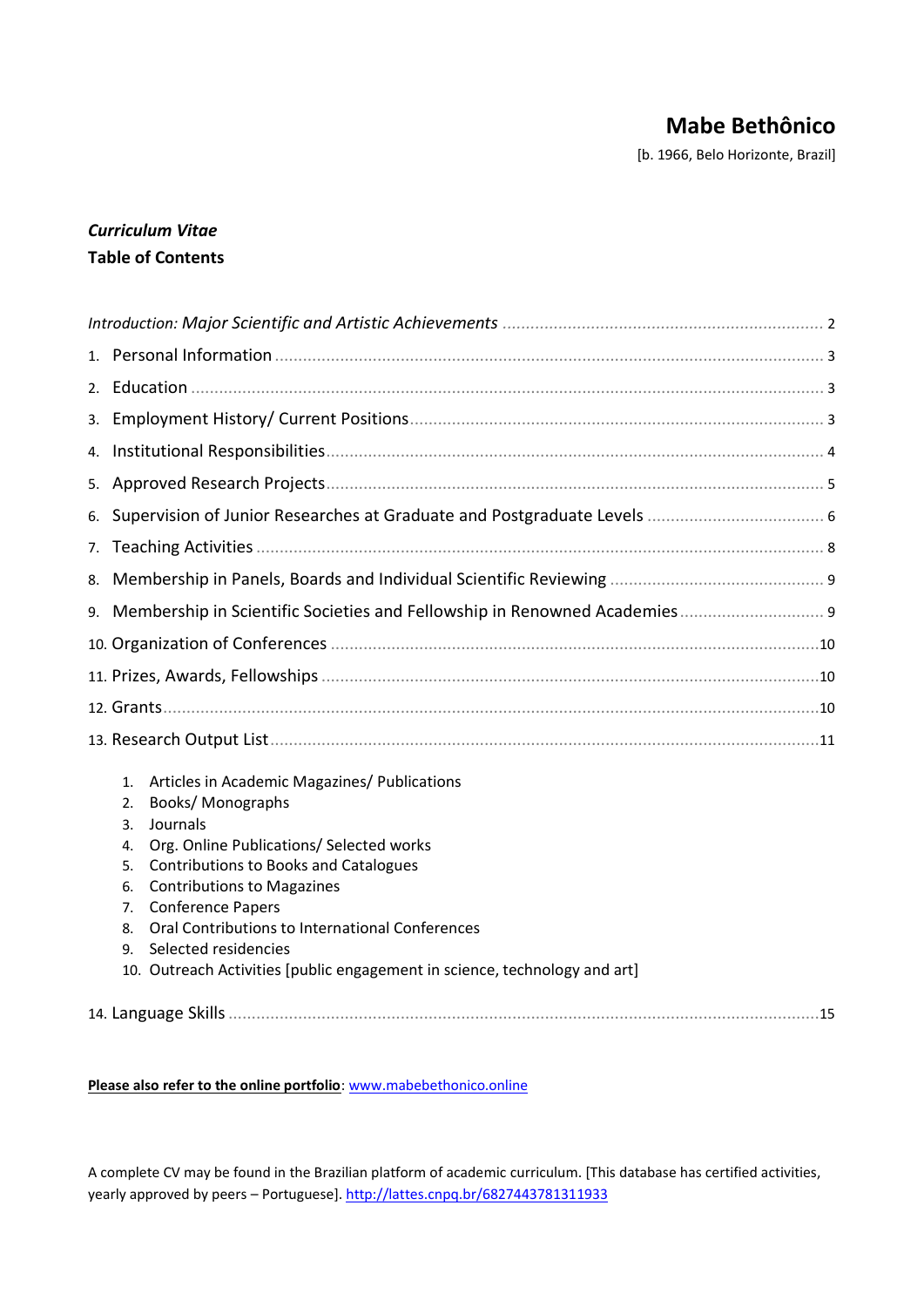### <span id="page-1-0"></span>**Major Scientific and Artistic Achievements**

Mabe Bethônico is an artist researcher. Currently teaching at Head – Genève, she is also a researcher at the École Supérieure d'Art Annecy Alps [ESAAA]. She was associated professor at the Fine Art School of the Federal University of Minas Gerais [UFMG] in Brazil between 2002 and 2020. She holds a Master degree and Doctorate in Visual Arts from the Royal College of Art, London. Initiator of the research lab *Memory, Mimesis, Amnesia*, she tutored master and doctorate thesis in the Post-graduate Course of the Fine Arts School of UFMG, being active also in the Bachelor's Course. She was member representative for the Arts of the Advisory Research Committee of Social Sciences, Humanities, Letters and Arts of FAPEMIG– the Foundation for supporting scientific research for the State of Minas Gerais [2010-12], during two mandates and member/ president of the Advisory Research Body at UFMG in the field of Letters, Linguistics and Arts [2014-16].

She was member of *World of Matter*, an international group of artists and theoreticians initiated by Ursula Biemann and Uwe Martin in collaboration with the Institute for Theory [ZHdK], Zurich [see [worldofmatter.net\]](https://www.worldofmatter.net/). The project *Mineral Invisibility,* developed within its frame, was exhibited at CUNY The Graduate Centre in New York, at the HMKV in Dortmund/ Germany, at Leonard and Bina Ellen Gallery of Concordia University in Montreal, Katherine E. Nash Gallery of the University of Minnesota and at Centro Cultural São Paulo.

Between 2013 and 2014 a Post-doctoral project at the Ethnography Museum of Geneva was supported by UFMG and CNPq [the Brazilian National Council for Research]. – The project *One traveller after another* was winner of the *Prize Art and Heritage* of IPHAN, the *Prize Joaquim Nabuco Foundation/ Banco do Nordeste Brasileiro* and the *Prize Capacete Procultura,* of the Brazilian Culture Ministry.

Since 2013 the development of the *Museum of Public Concerns* was financed and activated, nominated for the International Prize *[Visible Award 2013](https://www.visibleproject.org/blog/project/museum-of-public-concerns/)*, at the Van AbbeMuseum [Nederland]. One of Bethônico's main research topics is the history of mining in Minas Gerais, having received grants from Fapemig and CNPq. In 2015, outcomes were shown at Nottingham Contemporary *[Art and Ecologies in the Americas]*, and at Kunsthaus Aarhus *[Dump! Multispecies Making and Unmaking]*. Its subsequent part, entitled *Extraordinary Mineral Stories* [2015 – 2017], was financed by Videobrasil, Sesc São Paulo and Pro Helvetia.

#### Between 2000 and 2008 she developed the pioneer online project *museumuseu* -

https://www.ufmg.br/museumuseu/ [currently compromised by the withdraw of Flash Player] and was invited at the 27th e 28th São Paulo Biennials. Some exhibition projects involving extensive research are, between 2009-2010: *Archive in Dialogue*: Museum of Image and Sound, São Paulo [in collaboration with Joerg Bader]. 2008-2009: *Restricted Area*, at the Museum of Modern Art in São Paulo. 2008: *Ibirapuera Cultural Union*, for the 28th São Paulo Biennial. 2007: *Caracteres Geológicos Peculiares*, for the Encuentro Internacional de Medellín, at the Antioquia Museum, Medellín. In 2006: *Wanda Svevo Archive* for the 27th São Paulo Biennial. 2003: *Telling Histories*, at the Kunstverein Muenchen, in collaboration with Liam Gillick, Ana Paula Cohen and Maria Lind. In 2021 she will participate on the 17<sup>th</sup> Biennale di Venezia [Architettura].

In 2012 she organised the international event *Provisões: A Visual Conference* bringing together guests from different nationalities for a one-week event with public presentations and in 2010, *Strategies of Failure* was elaborated as a two-day program with lecture-performances from over 20 participants. Both events happened at the modernist monument Pampulha Art Museum, in Belo Horizonte.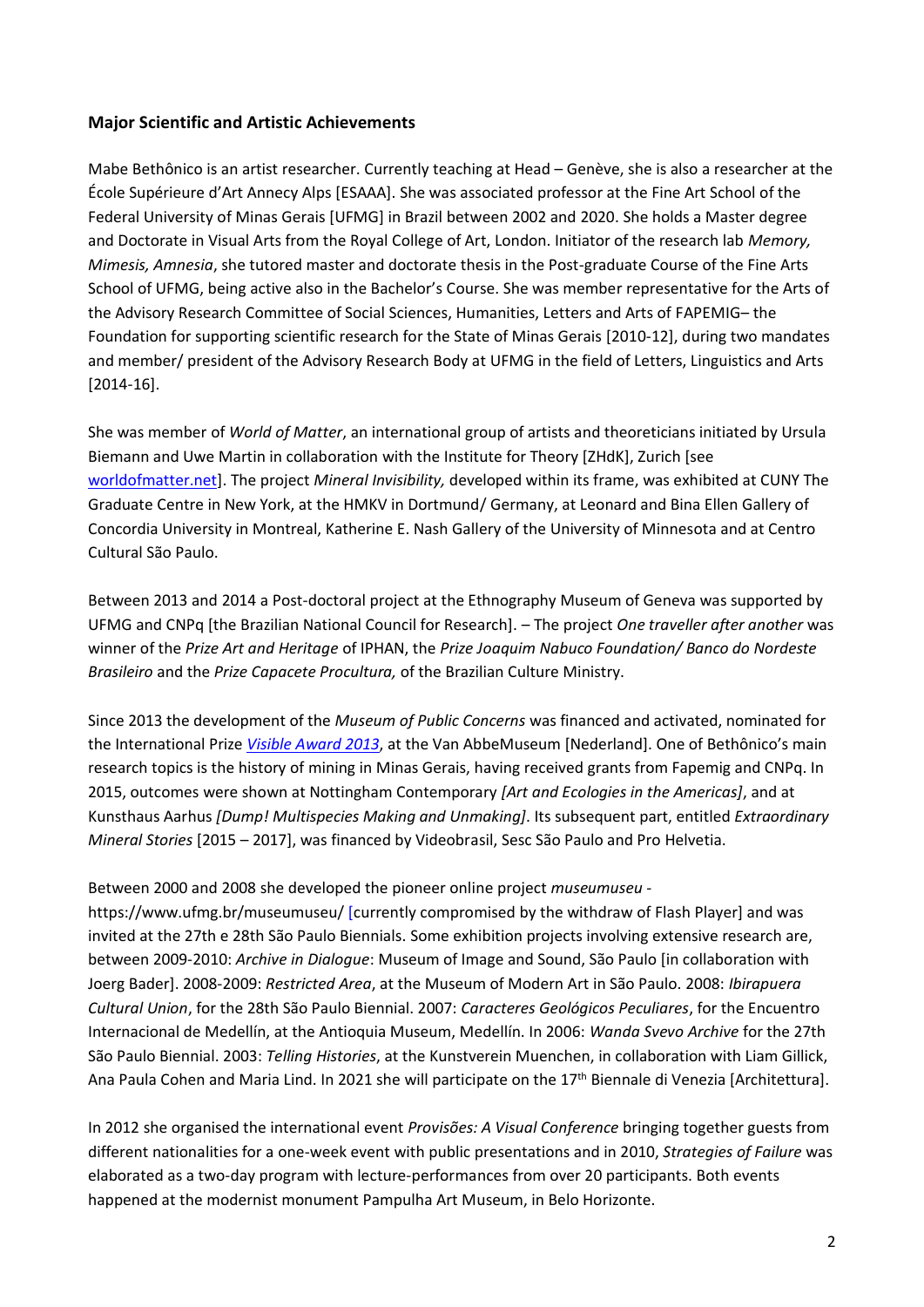## <span id="page-2-0"></span>**1. Personal Information**

Mabe Bethônico-Bader

6, Rue de l'école de medicine 1205 Genève Cel: 079 472 5049 [mabebethonico@mac.com](mailto:mabebethonico@mac.com)

## <span id="page-2-1"></span>**2. Education**

Post-doctorate at Musée d'Ethnographie Genève, **2013**.

Royal College of Art [London], PhD, **2000**.

Royal College of Art [London], Master of Fine Arts [with Distinction], **1995**.

Escola de Belas Artes da Universidade Federal de Minas Gerais [Belo Horizonte], Bachelor of Fine Arts, **1991**.

## <span id="page-2-2"></span>**3. Employment History**

#### **1. ESAAA – École Supérieure d'Art Annecy Alpes, Annecy** 52 Bis Rue des Marquisats, 74000 Annecy – France [depuis 2018]

#### **2. HEAD – Genève [Haute-École d'Art et Design de Genève]** Avenue de Châtelaine 5 1203 Genève [depuis 2018]

#### **3. Universidade Federal de Minas Gerais [UFMG] - Escola de Belas Artes** Avenida Antônio Carlos 6627 Campus Pampulha - Belo Horizonte CEP 31 270-901 MG - Brazil  $[2001 - 2020]$

**4. Universidade do Estado de Minas Gerais [UEMG] - Postgraduate Program in the Arts**  Rua Paraíba, 232 Santa Efigênia - Belo Horizonte CEP 30 130-140 - MG - Brazil  $[2016 - 2020]$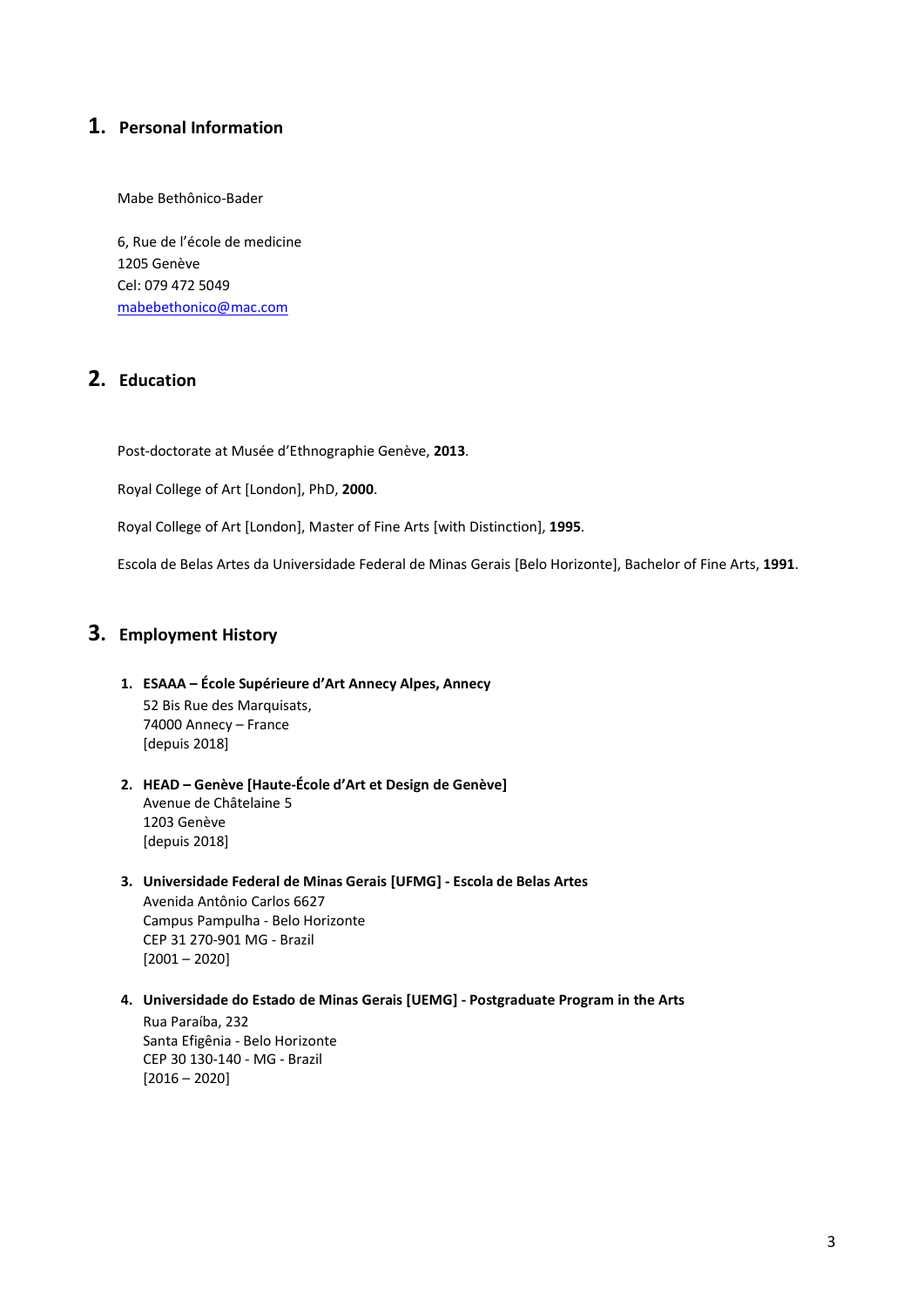## <span id="page-3-0"></span>**4. Institutional Responsibilities**

#### **1. ESAAA – École Supérieure d'Art Annecy Alpes, Annecy, France [depuis 2018]**

#### Artist researcher

[Associated to the project *Effondrement des Alpes: Inventer un nouveau patrimoine* – Interreg France-Suisse. 2018-2021].

- 1. Events co-organiser exhibitions/ publications
- 2. Research and responsable for an *Atelier de recherche et Création*/ ARC
- 3. Tutorats (1ere année, 2eme, 3eme et Master)

#### **2**. **HEAD – Haute-École d'Art et Design, Genève, Suisse [depuis 2018]** *Intervenante vacataire*

- 1. MasterTRANS *Art, Éducation, Engagement* Tutoring studio practice and writing of thesis
- 2. WorkMaster Tutoring studio practice and writing of thesis
- 3. 1<sup>st</sup> Year BAC History of Contemporary Art

## **3. UFMG – School of Fine Arts [2001 – 2020]**

#### Fulltime Associate Professorship

- 1. Research leadership / supported with various research grants Lab *Memory, Mimesis and Amnesia*
- 2. Representative of the Arts at university and external research Committees [national and estate agencies]; Member of Evaluation Committees and Juries; Member of Editorial Committees
- 3. Tutor for Master's dissertation, Doctorate thesis and Bachelor's memorial
- 4. Professor for Postgraduate and Bachelor Courses

Administrative Functions

| 1. $2002 - 2006 / 2014 - 2015$ | Member of the Graduate Collegiate / Bureau des Études       |
|--------------------------------|-------------------------------------------------------------|
| 2. $2011 - 2013$               | Member of Postgraduate Collegiate                           |
| $3. \quad 2014 - 2016$         | Member of Research Committee/ Representative of Fine Arts   |
| 4. $2003 - 2005$               | Coordinator of Program "Introduction to Teaching"           |
| $5. \quad 2002 - 2017$         | Member of Graduate Department Assembly and Department Board |
| $6. \quad 2005 - 2006$         | Responsible for "Visiting Artist" Program                   |
| $7. \quad 2002 - 2005$         | Member of Permanent Committee for Diploma Revalidation      |
|                                |                                                             |

– Please also refer to item n. 8, pg 9: Membership in panels and boards.

#### **4. UEMG/ Postgraduate in the Arts [2016 – 2020]**

Professor Collaborator [In agreement with UFMG]

1. Participant/ consultant of implementation process of postgraduate program in Arts

2. Professor for Postgraduate Courses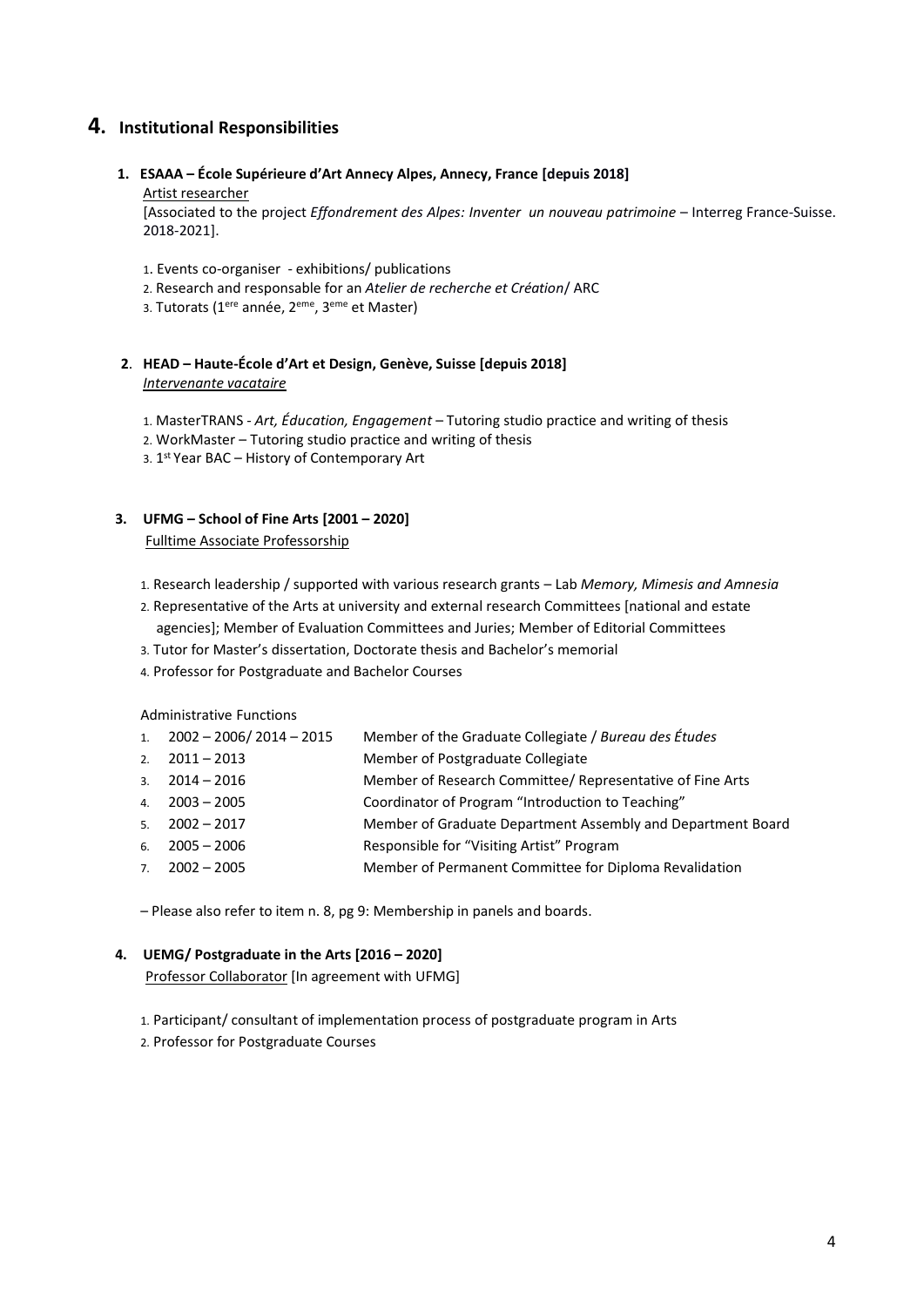## <span id="page-4-0"></span>**5. Approved Research Projects**

**Research Leadership – Selected Financed Projects**

**1.** *Memory, Mimesis and Amnesia***.** Implementation and coordination of Research Lab. Since 2003.

Aims: Dealing with memory, its institutions and mechanisms, the works focus on reading, questioning and deforming museological dynamics, – archives and collections, their administration, organization and display modes. Assuming scientific production in the field of contemporary art as integral to practices of teaching, while establishing ways of dialogue and collaboration with different areas of knowledge, we act for transmission, creating websites and journals, exhibitions, debates and conferences. The projects involved multiple collaborators and students and allowed the construction of a research base with support allowing production.

The initial body of works are organized in the website *museumuseu*, developed between 2003 and 2009. https://www.ufmg.br/museumuseu/

The lab was regularly supported with funds from research agencies for its various projects and has collaborated with other initiatives led by other labs, such as the project Silence, Shadow and Silicon: Experience in Computational Art in Interactive and Immersive Installations [Financed Project 04/07 process APQ 5894/5.06/07], run between 2009 and 2011.

- 1. Implementation project: museumuseu [2004 2006] Financed: FAPEMIG [SHA 1104/03]. Scholarships: Bachelors [5]
- 2. museumuseu Expansion [2006 2008] Financed: FAPEMIG [SHA1143/05]. Scholarships: Bachelors [3]; Masters [1]
- 3. Institutional Fictions [2009 2011] Financed: FAPEMIG/ Edital Universal [process SHA APQ-0205- 5.06/07] and CNPq [BA scholarships]. Scholarships: Bachelors [4]
- 4. Institutional Fictions [continuation]/ Mineral Invisibility [2011 2013] Financed FAPEMIG: PROGRAMA PESQUISADOR MINEIRO. Research "Grant" and CNPq [BA scholarships]. Scholarships: Bachelors [4]; Masters [3]
- **2.** *Museum of Public Concerns [Museu dos Assuntos Públicos]*. Since 2013.

Aims: Constructing collaboratively a "museum" in form of a number of actions and a platform for alternative memory of Minas Gerais. Project involving critical-theoretical studies and documenting processes. General/ initial presentation: https://www.visibleproject.org/blog/project/museum-of-public-concerns/

1. Implementation project: Museum of Public Concerns: 2015 – 2016. Financed: FAPEMIG Scholarships: Bachelors [3]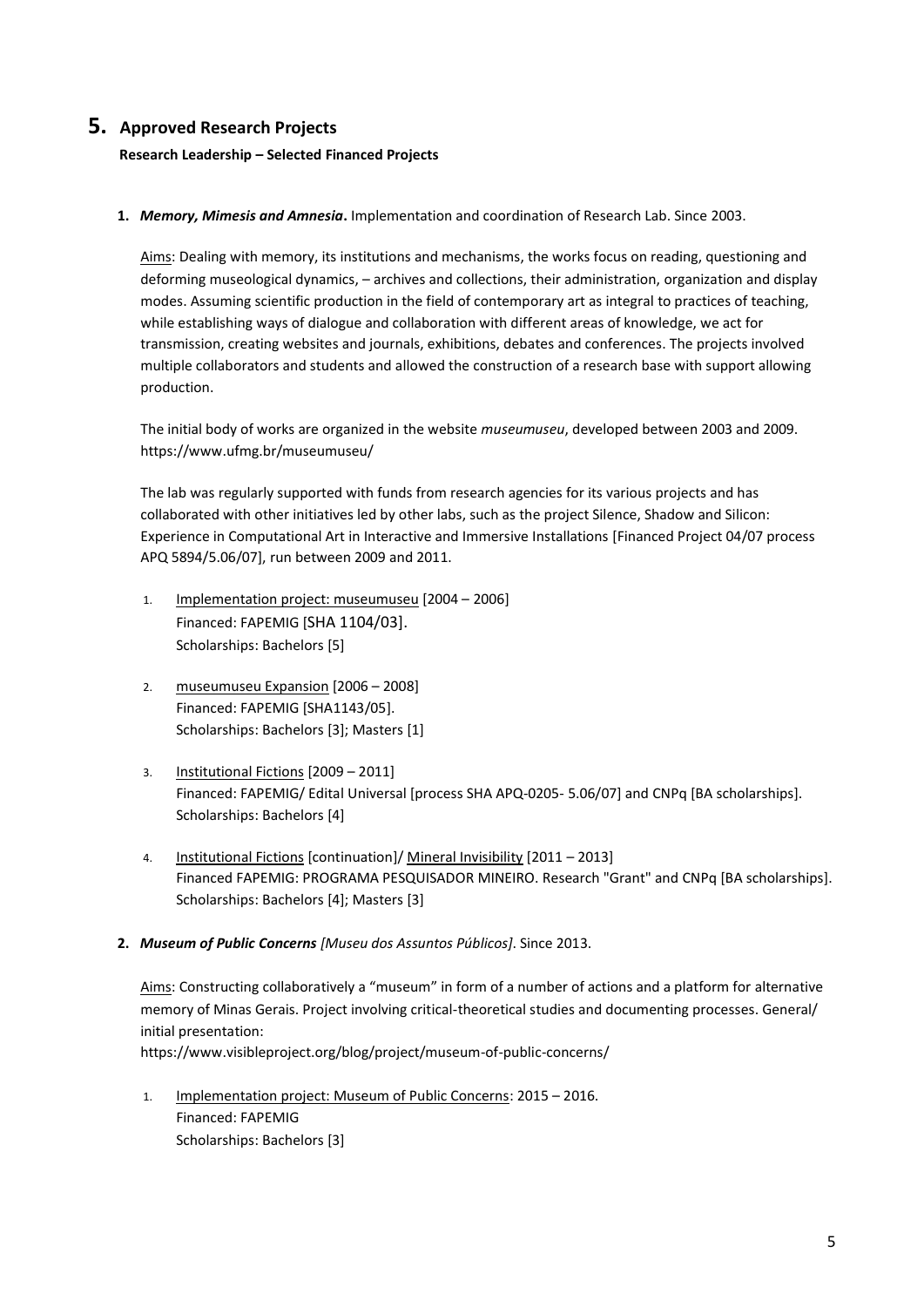**3.** *World of Matter: Visions of Global Resource Circulation***.** A Collaborative art, research and exhibition project by international artists and theoreticians. 2009 – 2017.

Aims: World of Matter is an international art and media project investigating primary materials [fossil, mineral, agrarian, maritime] and the complex ecologies of which they are a part. The project responds to the urgent need for new forms of representation that shift resource-related debates from a market driven domain to open platforms for engaged public discourse. [https://www.worldofmatter.net](https://www.worldofmatter.net/)

Participants: Mabe Bethônico; Ursula Biemann; Helge Mooshammer; Peter Mörtenböck; Emily E. Scott; Paulo Tavares; Lonnie van Brummelen; Siebren de Haan & guests.

Financed: Institute for Theory [ZHdK], Zurique, Visual Dept. at Goldsmiths College, Londres and others, including UFMG, FAPEMIG and CNPq. Students involved: Bachelors [3]; Masters [1].

### <span id="page-5-0"></span>**6. Supervision of Junior Researches at Graduate and Postgraduate Levels**

- **1. Supervisor for Doctorate Thesis** [four-year supervisions, 2013 2016]:
	- 1. Rodrigo Freitas Rodrigues. *Intermitências do Tempo: um diálogo entre pintura e cinema.* [2016]
	- 2. Patrícia Gomes Azevedo. *Jogos de Distância e Proximidade - a construção do espaço dialógico na arte performática.* [2016]

#### **2. Master Thesis** [two-year supervisions]:

- 1. Luis Henrique Larocca Santos. *Gráfica Internete.* [2018]
- 2. Carolina Vieira do Nascimento. *A invenção de Morel e o Inhotim em: Exposição Ficcionada.* [2012]
- 2. Luciana Rothberg Vieira. *Na Superfície Têxtil: As estampas narrativas de Ronaldo Fraga.* [2012]
- 3. Victor Hermann. *Zona Cinza: Chris Burden e a Percepção do Acidente*. [2012]
- 4. Ricardo Macedo. *Espaços de Convívio: Jogos e Participação.* [2011]
- 5. Lucas Carvalho. *Mitologia Conceitual: Análise filosófica de preceitos e práticas da Sacralidade na Arte Conceitual da década de 1960*. [2011]
- 6. Sylvia Amélia Nogueira de Souza. *Mulheres, arte de domesticidade: entre a arte feminista e o Dicionário do Lar*. [2011]
- 7. Bruno Faria. *Norte, Sul, Leste, Oeste. O processo em condição nômade.* [2011]
- 8. Renato Marques Peçanha Araújo. *Em uma página anterior: Recriação de uma mitopoética*. [2011]
- 9. Simone Cortezão. *Cartografia da Paisagem Alterada*. [2010]
- 10. Alexandre Sequeira. *Entre Lapinha da Serra e o Mata Capim: fotografia e relações de trocas simbólicas*. [2010]
- 11. Christiane Netto. *TROCA-SE: Uma proposta artística no âmbito do escambo e de seus significados*. [2005]

#### Current:

8 master students at HEAD [Work Master and Master Trans] – one-year tutorats.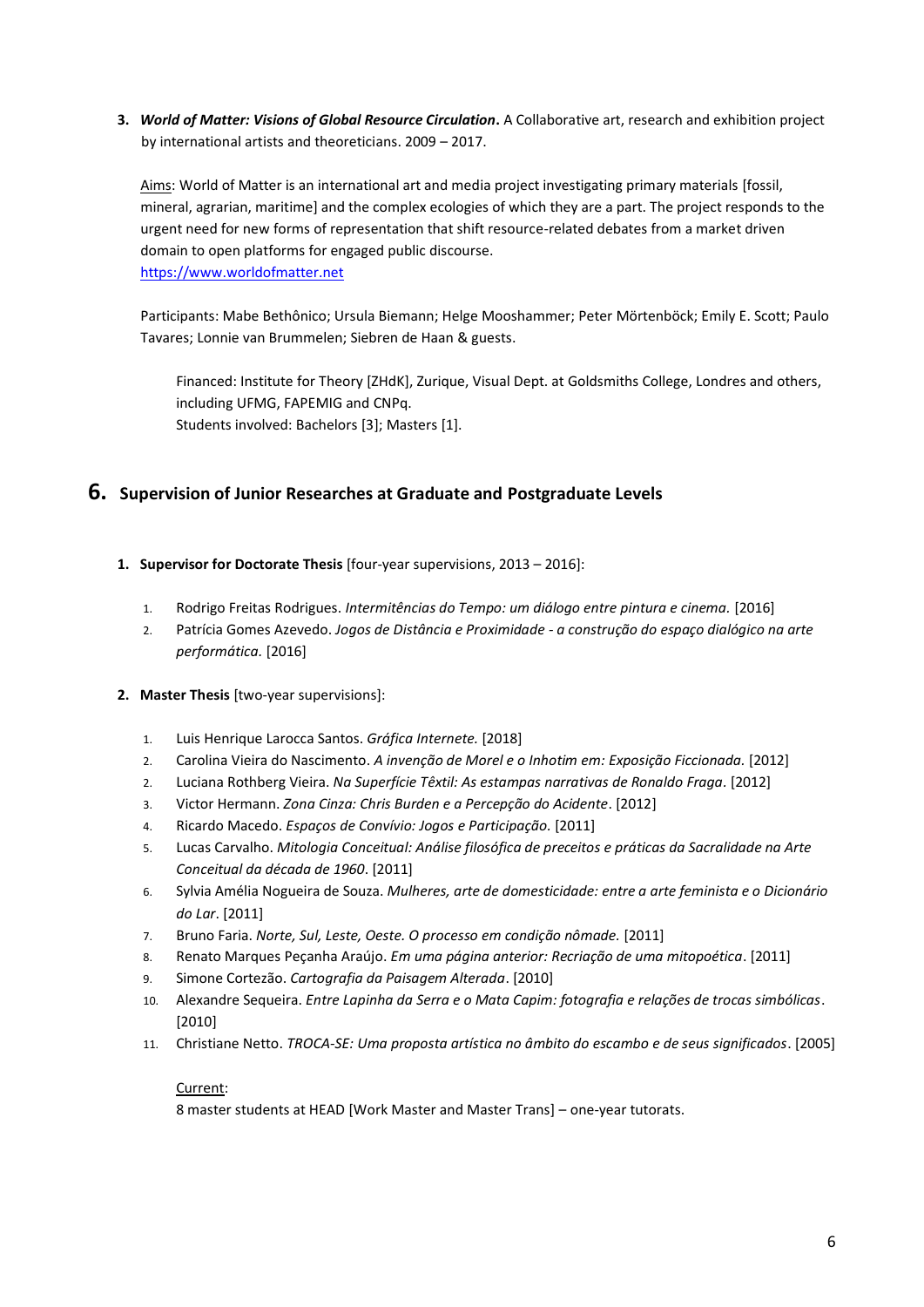- **3. Research Initiation** [junior research, one-year undergraduate supervision]:
	- 1. Victor Galvão. *A Mineração de Minas Gerais em Jornais de notícias.* [2016].
	- 2. Jose Marcio de Oliveira Lara. *A Mineração de Minas Gerais nos Jornais / 2015-16*. [2016]
	- 3. Alice Zanon. *A mineração nos livros didáticos de História distribuídos pela escola pública: ensino e vivência*. [2016]
	- 4. Jeannie Soares. *Arquivo Audiovisual: a visibilidade da mineração*. [2012]
	- 5. João Pedro Nemer. *Arquivo Audiovisual: a visibilidade da mineração*. [2012]
	- 6. Desirée C. Rodrigues. *Arquivo Audiovisual: a visibilidade da mineração*. [2012]
	- 7. Ralph Antunes Silva. *Arquivo Audiovisual: a visibilidade da mineração.* [2012]
	- 8. Tamires Muniz Ribeiro. *Arquivo Audiovisual: Mulheres na Mineração*. [2011]
	- 9. Roberta Araújo. *Arquivo Audiovisual: Mulheres na Mineração*. [2011]
	- 10. Maira Fonte Boa. *Arquivo em construção: a visibilidade da mineração*. [2011]
	- 11. Luciana Rothberg. *Artes digitais e interatividade*. [2010]
	- 12. Laura Braga. *Trabalho das Mulheres nas Minas*. [2010]
	- 13. Barbara Mol. *Trabalho das Mulheres nas Minas*. [2010]
	- 14. Raquel Versieux. *Visíveis Fracassos*. [2010]
	- 15. Graziella Giannini. *Classificando e Negociando uma Ficção Institucional*. [2008]
	- 16. Janaina Thais Rodrigues Luiz. *Colecionações*. [2008]
	- 17. Luciana Rothberg. *Webdesign x web art x arte digita***l**. [2008]
	- 18. Glauber Rodrigues. *Colagem e Recorte x Colaboração e Apropriaçã***o**. [2007]
	- 19. Glauber Rodrigues. *Negociando uma Ficção Institucional*. [2007]
	- 20. Alex Sandro Lindolfo. *Rosana: Taxonomias Rizomáticas*. [2007]
	- 21. Thiago Mallet e Leite. *Internet e Multimídia, Técnica e Arte: construções do museumuseu*. [2006]
	- 22. Clarice Lacerda. *Museu do Bordado*. [2006]
	- 23. Luísa Rabello Carvalho. *Procurando colecionadores: o colecionismo como prática artística na cidade*. [2006]
	- 24. Hélio Alvarenga Nunes. *Coleções e inventários: uma abordagem reflexiva sobre a apropriação artística de práticas museológicas.* [2005]
	- 25. Luísa Rabello Carvalho. *Museologia e poética: a instituição como composição Estudo da apropriação de práticas museológicas e sua manifestação nas artes plásticas do séc. XX.* [2005]
	- 26. Thiago Flávio Mallet e Leite. *museumuseu*. [2005]
	- 27. Isabelle Catucci. *Re-conhecer nossa história pela arte*. [2005]
- **4. Undergraduate Thesis** [graduation memoire/ one semester supervisions]:
	- 1. Jeannie Helleny da Silva Soares. *Captura de um cavalo bravo*. [2017]
	- 2. Luiza Nobel Maia. *Tipologias Documentais*. [2017]
	- 3. Mariana Martins Rodrigues. *Até o mato sair na voz*. [2010]
	- 4. Rafaela Luiza Gonçalves Prata. *Corpo Traçado - Uma abordagem sobre o desenho da figura feminina*. [2010]
	- 5. Raquel Leão. *Colcha de Retalhos: Remendando o tempo ponto por ponto*. [2009]
	- 6. Thales Bedeschi. *Cidade Matriz*. [2008]
	- 7. Isabel Silva. *Manual do Parabolefilista ou Imagem e Palavra: diálogos possíveis em Artes Visuais*. [2008]
- **5. Scholarships for internships – Introduction to Teaching** [postgraduate MA students/ one semester supervisions]:
	- 1. Rafael RG. [2016-17]
	- 2. Luis Larocca. [2016]
	- 3. Rodrigo Freitas. [2015]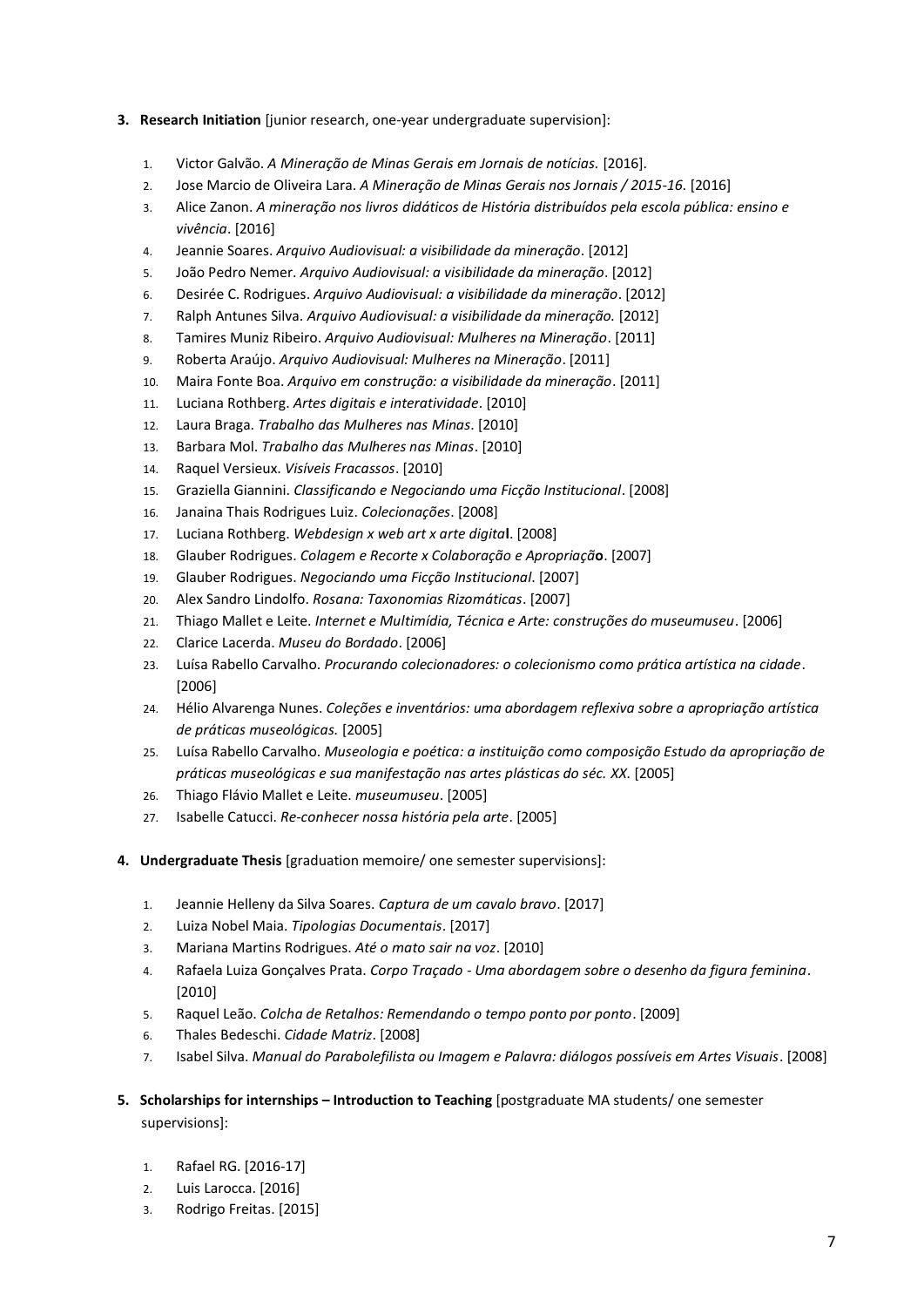- 4. Ricardo Macedo. [2012]
- 5. Lucas Carvalho. [2012]
- 6. Sylvia Amélia Nogueira de Sousa. [2011]
- 7. Bruno Faria. [2011]
- 8. Paulo Camargos. [2005]
- 9. Edith Faria. [2004]
- 10. Clara Albinati Cortez. [2003]

## <span id="page-7-0"></span>**7. Teaching Activities**

#### **Professorship for Bachelor and Postgraduate Courses**

#### **1. Bachelor in Visual Arts**

Disciplines ministered *–* Drawing Department

#### *Atelier 4* [since 2005]

Final discipline leading to graduation, it includes following up production processes, writing of BA dissertation and preparation of final exhibition.

#### *Ateliers 1, 2, 3* [since 2005]

Practical and theoretical discipline leading students to develop individual artistic projects in mixed medias.

#### *TCC [The Brazilian undergraduate dissertation]* [since 2007]

Tutoring for writing a text that concludes a process of 4 years of study.

#### *Drawing and its Techniques* [2004 – 2005]

Practical and theoretical discipline dedicated to the exploration of graphic medias.

#### *Drawing 2* [2001 – 2003]

Practical and theoretical discipline dedicated to study perspectives on landscape and space*.* 

#### **2. Postgraduate Programme**

Disciplines ministered

#### *Laboratory of Dialogue as Practice*

Discipline-laboratory led at times collaboratively with invited professors. Topics of work derive from these partnerships. Courses occur in spaces within and out of the university, expanding the campus to venues across the city. They are one-year activities, the second semester being dedicated to the production of an event and/or publication:

1. *Listening Making* [2017]

Seminar sessions around methodologies of artistic research and performing the research. Critical sessions led to the construction of a publication [unfinished].

2. *Circumstances of the Biographic* [2014 – 2015] In collaboration with Eduardo de Jesus. One semester of conferences leading to organization of public event and academic publication.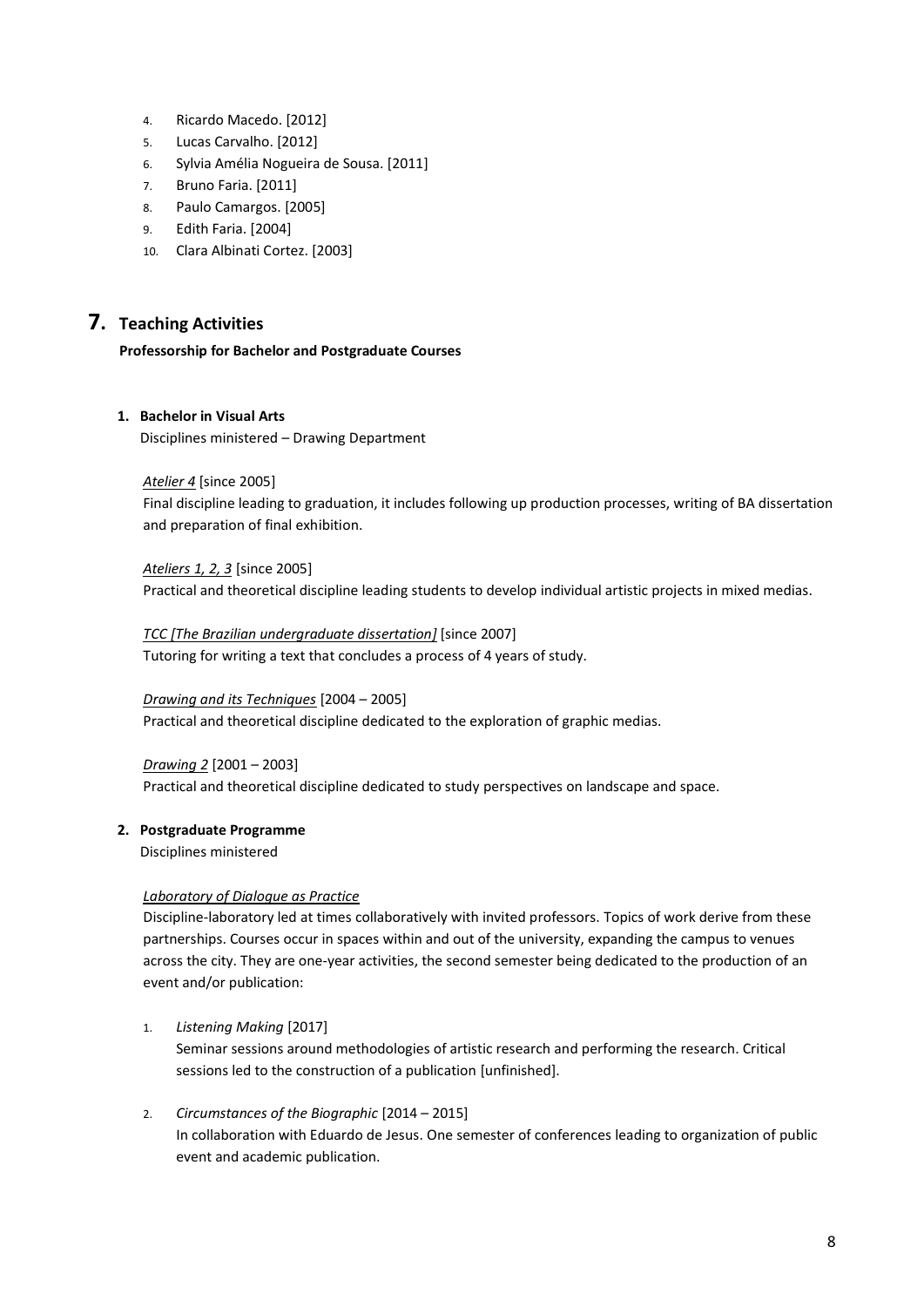- 3. *Resources: Architecture, Art and Other Epistemologies [Supply Lines]* [2011 2012] In collaboration with Renata Marquez. One semester of seminars leading to the organization of international event and publication of book.
- 4. *Strategies of Failure* [2009 2010] One semester of seminars in public space leading to organization of a two-day public event.
- 5. *The visibility of concepts: the institution of voice* [2007] In collaboration with Jalver Bethônico. Discipline constituted with historical/critical sessions leading to constituting an event as an open studio for recording and exhibiting.

## <span id="page-8-0"></span>**8. Membership in Panels, Boards and Individual Scientific Reviewing**

#### **1. Member of Evaluation Committees and Juries at Universidade Federal de Minas Gerais**

- 1. President of Research Committee at UFMG for the areas of Linguistics, Letters and Arts [2015 2016];
- 2. Member of Advisory Research Committee for the areas of Linguistics, Letters and Arts [2004 2006; 2012; 2014 – 2017];
- 3. Consultant Ad-hoc for scholarships for graduate and postgraduate programs [2014 2016] and for the Program "Introduction to teaching" [2003 – 2005];
- 4. Selection team for International Exchange Program [2003 2005];
- 5. Member of Editorial Committee of Pós: Magazine of the Post–graduate Program in Arts [2014 2019].

#### **2. Member of Postgraduate Final Juries**

- 1. 23 Master's Boards and 7 Doctorate Boards in Brazil;
- 2. Various boards in Switzerland at Head [MasterTRANS and CCC] and Sierre [MAPS] [2013 2014 and since 2018].

#### **3. Reviewer for Academic Magazines**

- 1. Valise: Revista
- 2. Arterials: Eletronic Magazine of the Postgraduate Program at UFPA
- 3. Cadernos Fólio: Magazine of the Postgraduate Program at Escola Guignard UEMG
- 4. Pós: Magazine of the Postgraduate Program at EBA UFMG

## <span id="page-8-1"></span>**9. Membership in Scientific Societies and Fellowship in Renowned Academies**

- **1. Representative of the Arts at FAPEMIG [the Foundation for Research of the State of Minas Gerais],** 2 mandates
- **2. Scientific-Artistic Committee of ANPAP Southeast Young Researches 2018 [Estado de Alerta!].**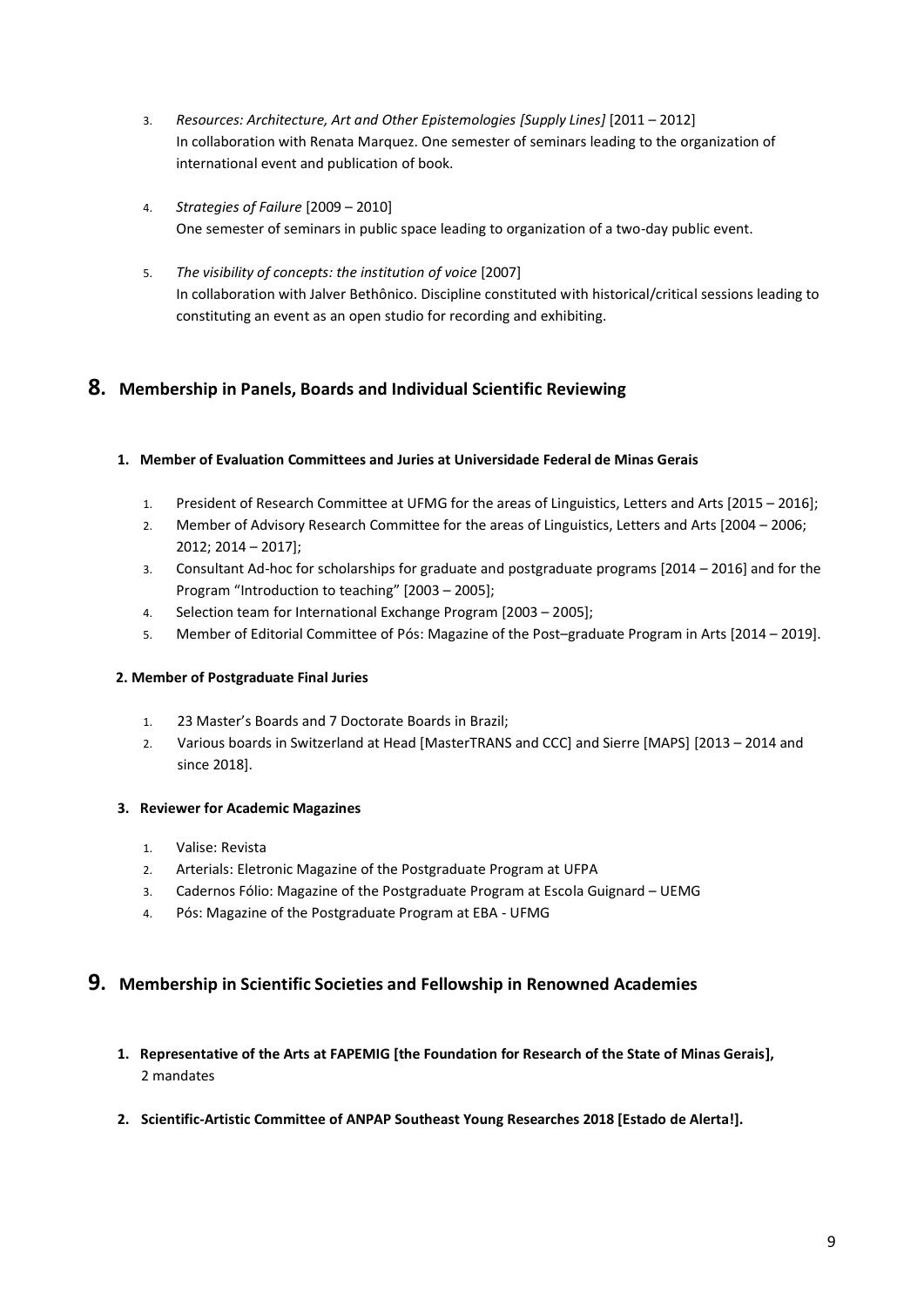## <span id="page-9-0"></span>**10. Organization of Conferences**

- 1. *L'Efffondrement des Alpes – Journées d'étude*, organized with ESAAA École Superieure d'Art Annecy Alpes et Centre de la Photographie Genève. [2018-2019]
- 2. *Extraordinary Mineral Dialogues*, Sesc Pompeia, São Paulo. [2017]
- 3. *Circumstances of the Biographic* [collab. Eduardo de Jesus], Memorial Minas Gerais Vale, Belo Horizonte. [2015]
- 4. *Talk: John Stezaker,* Centre de la Photographie Genève. [2013]
- 5. Provisões: *WORLD OF MATTER*. *A Visual Conference*, Museu de Arte da Pampulha, Belo Horizonte. [2012]
- 6. *Dialogues: Strategies of Failure*, Museu de Arte da Pampulha, Belo Horizonte. [2009]
- 7. *Ibirapuera Cultural Union*, *28a Bienal de São Paulo –* Fundação Bienal de São Paulo. [2008]
- 8. *The Voice Institution,* Fine Art School of UFMG, Belo Horizonte. [2007]
- 9. *Revista Luciana*, Cemig Auditorium, Belo Horizonte. [2005]

## <span id="page-9-1"></span>**11. Selected Prizes, Awards, Fellowships/ Residencies**

- 2020 Artist in Residence Summer at ESAAA {École Supérieure d'Art Annecy Alpes], France/ in collaboration with Rodrigo Martins
- 2019 Artist in Residence Summer at ESAAA {École Supérieure d'Art Annecy Alpes], France/ in collaboration with Hannah Stewart
- 2018 Artist in Residence at Bibliothek Andreas Züst, Alpenhof, Oberegg, Switzerland
- 2017 Finalist at Prêmio Videobrasil/20th Festival of Contemporary Art Sesc\_VIdeobrasil, São Paulo
- 2017 Scholar-in-Residence at Eisenbibliothek, Schllat, Switzerland
- 2014 Art Residency of Joaquim Nabuco Foundation and CCBN, Centro Cultural Banco do Nordeste
- 2014 Finalist at CNI SESI Marcantonio Vilaça Prize, CNI SESI SENAI
- 2013 Finalist at Visible Award/ Fundação Pistoleto, Fondazione Pistoleto e Fondazione Zegna's Art Projects VanAbbe Museum
- 2013 Awarded CAPACETE/ Ministery of Culture [Minc] Edition, Capacete, Rio de Janeiro
- 2013 Awarded Honra ao Mérito Prize Art and Heritage IPHAN/ FUNARTE, Rio de Janeiro

## <span id="page-9-2"></span>**12. Grants**

- 2013 2014 Full Scholarship for Post-Doctorate research abroad, CNPq [Brazilian national council of research] - Musée d'Ethnographie de Genève.
- 2001 2002 Post–Doctorate Scholarship, CNPq for research at University Federal de Minas Gerais.
- 1996 2000 Full Scholarship for Doctorate Program abroad, CNPq Royal College of Art, London.
- 1991 1993 Full Scholarship for Master Program abroad, CNPq Royal College of Art, London.

#### **Financed Short-duration research**

- 2009 *Estágio Técnico-Científico – FAPEMIG [Research Council of Minas Gerais].* HEART: Haute École d'Art, Perpignan, France.
- 2008 *Estágio Técnico-Científico – FAPEMIG [Research Council of Minas Gerais].* ILO: International Labour Office and Natural History Museum, Geneva [for Project at Centre de la Photographie Genève].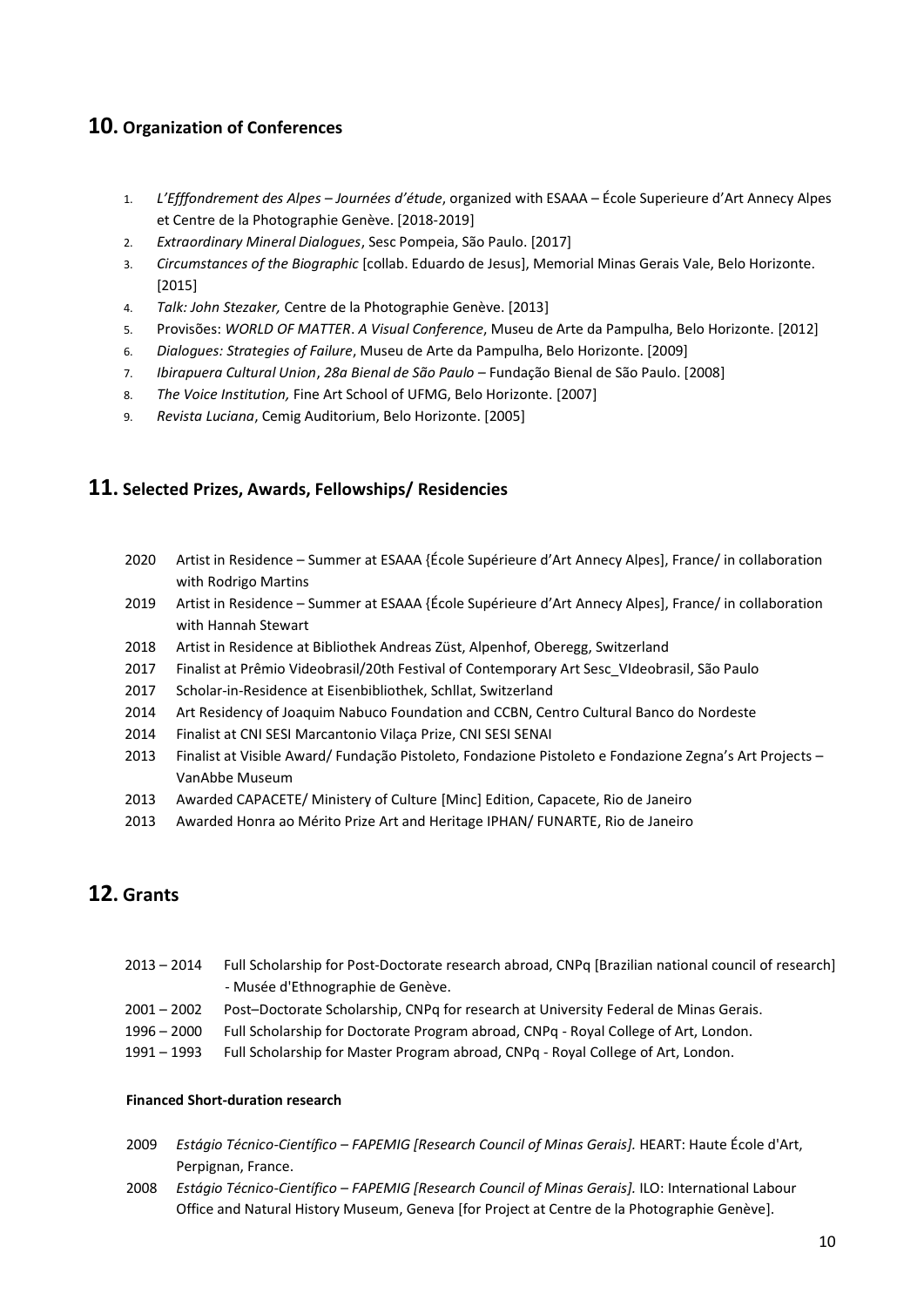## <span id="page-10-0"></span>**13. Research Output List**

#### <span id="page-10-1"></span>**1. Articles in Academic Magazines/ Publications**

- 1. *Perguntar é saber: Meta-Arquivo 1964-1985.* PATO, A. M. P.; BETHÔNICO, M. **MODOS: Revista de História da Arte**, Campinas, SP, v. 4, n. 2, p. 290–299, 2020. DOI: 10.24978/mod.v4i2.4587. [online version](https://periodicos.sbu.unicamp.br/ojs/index.php/mod/article/view/8662832)  [here.](https://periodicos.sbu.unicamp.br/ojs/index.php/mod/article/view/8662832)
- 2. *Museum of Public Concerns: Mining speeches*. Black Out Journal, Art Work[Ers] research group of the ECAV–École cantonale d'art du Valais/Sierre, ed. Martine, Federica & Nüssli, Christof, p. 25 - 36, 12 dez. 2017. [with GALVÃO, V. O.]
- 3. *Portifolio*. Marges, Visual Arts Dept. Université de Paris et Vincennes, France, v. 25, p. 181-196, 2017. [visual works with article by Gabriel Ferreira Zacarias]
- 4. *Incision and Encounter: John Stezaker, Essay*. ARS, Universidade de São Paulo, v. 15, p. 8-27, 2017. [\[online version here\]](http://www.revistas.usp.br/ars/issue/view/9698/958)
- 5. *Interview with Carlos Nader*. Pós: Revista do Programa de Pós-Graduação em Artes, Universidade Federal de Minas Gerais, v. v.6, p. 110-119, 2016. [with JESUS, Eduardo] [\[online version here\]](https://www.eba.ufmg.br/revistapos/index.php/pos/article/view/411)
- 6. *Editorial*. Pós: Revista do Programa de Pós-Graduação em Artes, Universidade Federal de Minas Gerais, v. 6, p. 1-11, 2016. [with JESUS, Eduardo] [\[online version here\]](https://www.eba.ufmg.br/revistapos/index.php/pos/article/view/426/185)
- 7. *Mabe Bethônico in dialogue with Emerson Dionísio*. Revista Museologia & Interdisciplinaridade, Universidade de Brasília, v. 3, p. 247-251, 2014. [Article with OLIVEIRA, E. D. G.] [\[online version here\]](http://periodicos.unb.br/index.php/museologia/article/view/15483)
- 8. *Caracteres Geológicos Peculiares*. Pós: Revista do Programa de Pós-Graduação em Artes, BH, p. 152 159, 01 maio 2012. [\[online version here\]](https://www.eba.ufmg.br/revistapos/index.php/pos/article/view/43/43)
- 9. *Patrimônio Ideológico*. Revista Valise do Programa de Pós-Graduação em Artes da Universidade Federal do Rio Grande do Sul, v. 1, p. 15-25, 2011. [with Fonte Boa, M.] [\[online version here\]](https://seer.ufrgs.br/RevistaValise/article/view/23318)
- 10. *The Photograph of the Portrait.* Novembre Magasine, École Cantonale d'Art de Lausanne, v. 2, p. 145- 150, 2010.
- 11. *Passeriformes*. Minas Gerais. Suplemento Literário, Imprensa Oficial de Minas Gerais, v. 1313, p. 12-17, 2008. [with BADER, J.] [\[online version here\]](http://www.bibliotecapublica.mg.gov.br/index.php/pt-br/suplemento-litelario/edicoes-suplemento-literarios/2008-1/68--68)
- 12. *museumuseu na 27ª. Bienal de SP* | Insert, Pós: Revista do Programa de Pós-Graduação em Artes, BH, p. 145 - 146, 01 maio 2008.
- 13. *Lugares: A Rua Peru é Linda* [p. 95-98] & *Mapeamento: A Rua Peru é Linda* [p. 33-35]. Revista Ar, Unileste Centro Universitário do Leste de Minas Gerais, v. 2, 2006.

### <span id="page-10-2"></span>**2. Books/ Monographs**

1. **BETHÔNICO, Mabe & PATO, Ana**

Mabe Bethônico | Document: Making Public the Construction of Memory. Edições Videobrasil, São Paulo, **2017**. ISBN: 9788599277126 - English Edition [\[online version here\]](http://site.videobrasil.org.br/publicacoes/teoricos/mabebethonico) ISBN: 9788599277119 - Portuguese Edition [\[online version here\]](http://site.videobrasil.org.br/uploads/201812/20181207_190223_MabeBethonico_Documentos_Videobrasil_PT.pdf)

2. **BETHÔNICO, Mabe** T.S./ Mabe Bethônico. São Paulo, Ikrek Editora, **2017**. Coleção Ponto e Vírgula. ISBN 978-85-67769-12-7

3. **BETHÔNICO, Mabe & JESUS**, **Eduardo** [Editors] Revista Pós: Biografia> V. 6, N. 11: MAI, **2016**. ISSN: 1982-9507/ ISSN electronic: 2238-2046 [\[online](https://www.eba.ufmg.br/revistapos/index.php/pos/issue/view/12/showToc)  [version here\]](https://www.eba.ufmg.br/revistapos/index.php/pos/issue/view/12/showToc)

4. **BETHÔNICO, Mabe**

*De como Mabe Bethônico percorreu a caatinga na Suíça, nos arquivos do autor viajante Edgar Aubert de la Rüe, e aprendeu francês, o idioma da obra -* Brésil Aride La vie dans la caatinga*, no processo de tradução deste relato geológico sobre o Nordeste do Brasil, visitado em missão da Unesco para a*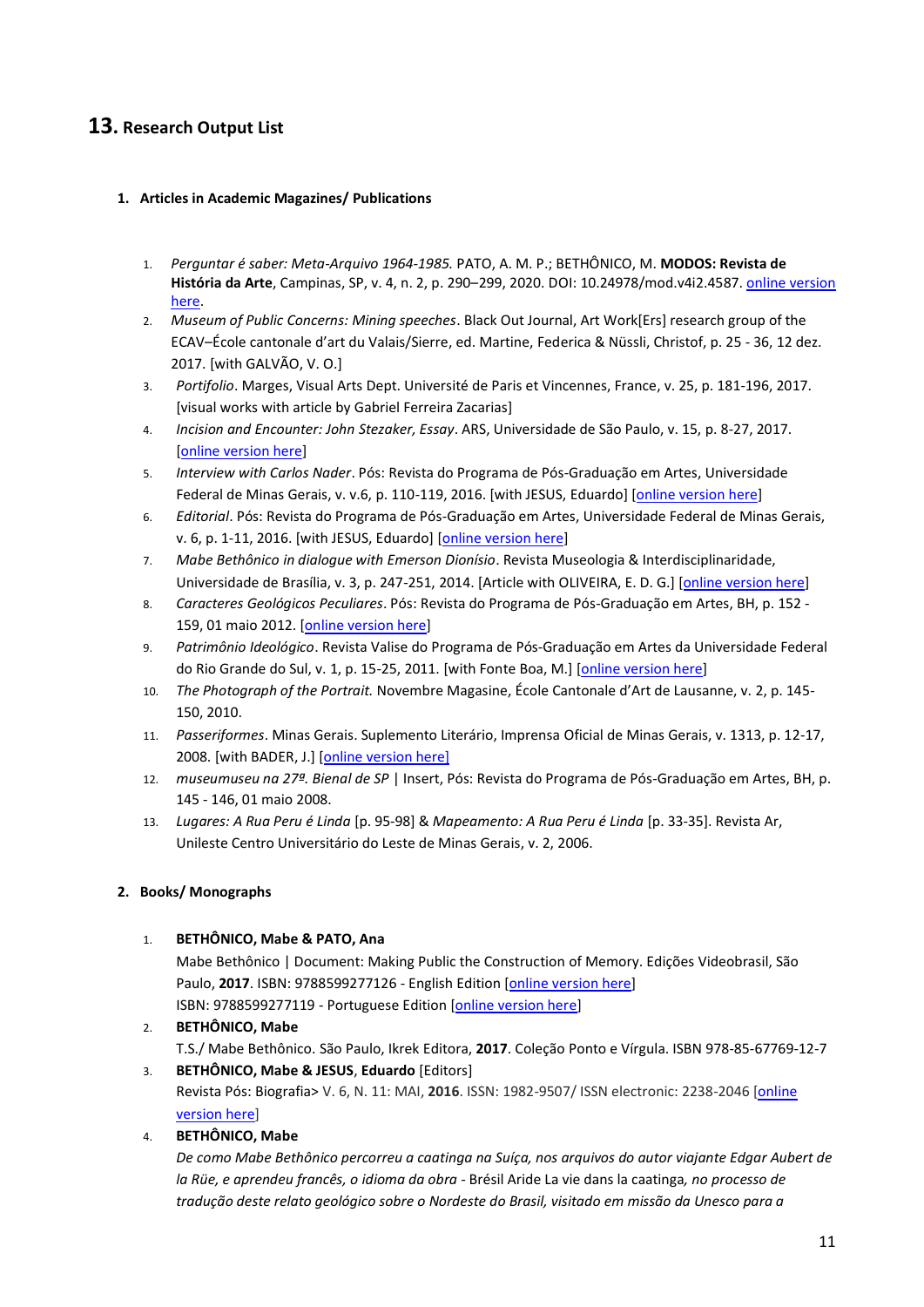*localização de riquezas minerais em 1953-4, que constitui um mapa das minas, com interesses pela geografia humana*

Edições Capacete, Rio de Janeiro, **2014**. ISBN 978-85-6537-09-6

5. **BETHÔNICO, Mabe** [Editor]

#### *Provisões – Uma conferência visual World of Matter*

With contributions by Mabe Bethônico, Ursula Biemann, Elaine Gan, Rogério Haesbaert, Renata Marquez, Uwe H. Martin & Frauke Huber, Peter Mörtenböck & Helge Mooshammer, José Augusto Pádua, Emily E. Scott, Paulo Tavares, Lonnie van Brummelen & Sieren de Haan, Kaka Werá; Instituto Cidades Criativas /ICC, Belo Horizonte, **2013**. ISBN 978-85-61659-24-0 Book-Launch at the Maldives Pavilion – Geveruti Foundation, Venice Biennial, May 31 2013.

#### 6. **BETHÔNICO, Mabe**

*Caracteres Geológicos Peculiares.* Belo Horizonte, **2007***.* [artist book, with audio, limited edition, produced for the *Encuentro Internacional de Medellin*, 2007. 60 p.].

7. **BETHÔNICO, Mabe** [Editor] Luciana, **2006**.

#### <span id="page-11-0"></span>**3. Journals**

- 1. **SAUZEDDE, Stéphane**; **BETHÔNICO, Mabe & others** [Editors] Effondrement des Alpes, Annecy, 2019. ISBN 979-10-91505-23-9
- 2. **BETHÔNICO, Mabe & COHEN, Ana Paula** [Editors] museumuseu. Year 01, n. 01, São Paulo, October 2006. [\[online version here\]](https://www.ufmg.br/museumuseu/bienal/jornal/museumuseu.pdf)
- 3. **BETHÔNICO, Mabe**  museumuseu. Year 03, n. 03, São Paulo, October 2008.

#### <span id="page-11-1"></span>**4. Org. Online Publications/ Selected works\***

- 1. **Website museumuseu** [2005]
- 2. **Amène moi où tu es [**2009]
- 3. **Paisana** [editorial here: *A Rua Peru é Linda*] [2005]
- 4. **Museu do sabão** [2005]
- 5. **Museu dos Azulejos** [2006]
- 6. **Chiquitão** [2006]

\*Some pieces have been threatened by the discontinuation of Flash Player from internet from 2020

### <span id="page-11-2"></span>**5. Contributions to Books and Catalogues**

- 1. *Maura Grimaldi*. In: Museu de Arte da Pampulha e Fundação Municipal de Cultura de BH. [Org.]. Bolsa Pampulha 2016/17. 01ed.BH: MAP, 2017, v. 01, p. 116-117.
- 2. *Adriana Aranha*. In: Museu de Arte da Pampulha; Fundação Municipal de Cultura de BH. [Org.]. Bolsa Pampulha 2016/17. 01ed.BH: MAP, 2017, v. 01, p. 32-33.
- 3. *Pedro Vieira & Thiago Honório*. In: Fundação Municipal de Cutura de BH; Museu de Arte da Pampulha. [Org.]. Bolsa Pampulha 2015/2016. 01 ed.BH: MAP, 2017, v. 01, p. 130-131.
- 4. *Closer than Cafundó*. In: James Brady. [Org.]. Elemental: an arts and ecology reader. 01ed.NY: Cornerhouse publications, 2016, v. 01, p. 20-23.
- 5. *Flying over mined areas*. In: Inke Arns. [Org.]. World of Matter. 1ed.London: Sternberg Press, 2015, v. 1, p. 85-92.
- 6. *Invisibilidade Mineral*. In: Mabe Bethônico. [Org.]. Provisões: Uma conferência Visual. 1ed.Belo Horizonte: instituto Cidades Criativas - ICC, 2013, v. 01, p. 212-233.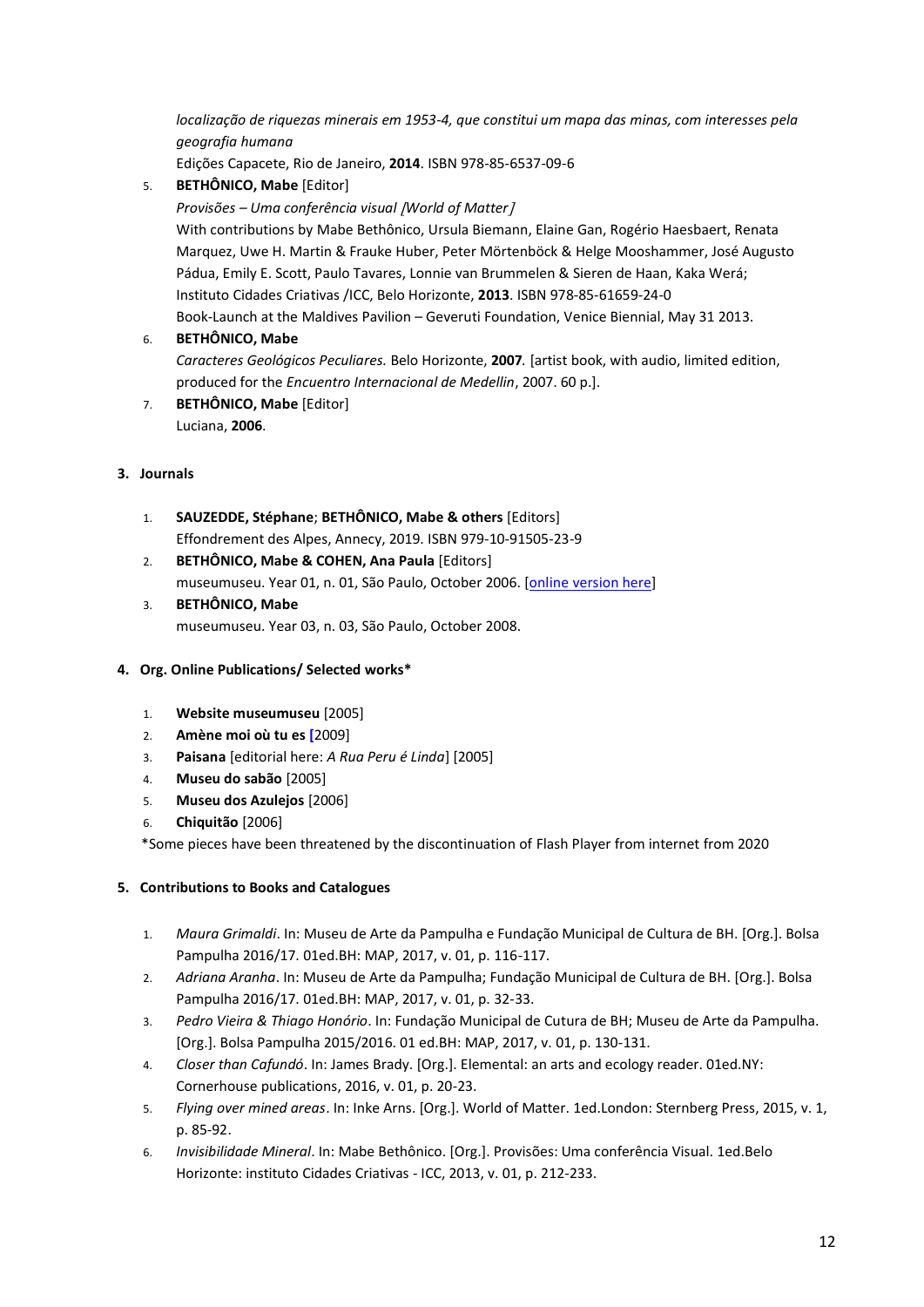- 7. *Ficção Institucional como plataforma de encontro*. In: Maria de Fátima Morethy Couto & Sylvia Helena Furegatti. [Org.]. Espaços da Arte Contemporânea. 1ed. São Paulo: Alameda, 2013, v. 1, p. 267-279.
- 8. *A mesma paisagem, inventada e destruída pela fotografia.* In: Renata Marquez. [Org.]. Museu: Observatório - Eduardo Coimbra. 1ed.BH: Museu de Arte da Pampulha, 2012, v. 1, p. 7-120.
- 9. *A formação do artista no Brasil: Bolsa Pampulha e outros Programas.* In: Ana Paula Cohen. [Org.]. Bolsa Pampulha 2010/ 2011. 1ed.BH: MAP, 2011, v. 1, p. 40-57.
- 10. *Museu das Águas de Rio Acima*. In: Alexandre Dias Ramos. [Org.]. Sobre o Ofício do Curador. 1ª. ed. Porto Alegre: Zouk Editora, 2010, v. 01, p. 113-136.
- 11. *Telling Histories*. In: Maria do Carmo de Freitas Veneroso e Maria Angélica Melendi. [Org.]. Diálogos entre linguagens: artes plásticas, cinema, artes cênicas. 1aed.BH: C/ Arte Editora, 2009, v. 1, p. 167-174.
- 12. *Wanda Svevo I, II, III* in: 28B Journal of 28th São Paulo Biennial.
- 13. *Bildessay von Mabe Bethônico*. In: Maria Lind; Soren Grammel; Katharina Schlieben; Judith Schwarzbart; Ana Paula Cohen; etc. [Org.]. Spring Gesammelte Fall Drucksachen. Frankfurt am Main: Revolver, 2004, v. 1, p. 195-197.

### <span id="page-12-0"></span>**6. Contributions to Magazines**

- 1. *Museum of Public Concerns*. OnCurating Magasine issue 34, De-colonising Art Institutions, Zurich, p. 26 30, 04 dec. 2017. [\[online version here\]](http://www.on-curating.org/files/oc/dateiverwaltung/issue-35/PDF_to_Download/Oncurating_Issue34.pdf)
- 2. *From Supply Lines to Resource Ecologies* World of Matter. Third Text, Londres, p. 83 86, 10 jan. 2013. [\[online version here\]](https://cpb-us-e1.wpmucdn.com/sites.ucsc.edu/dist/0/196/files/2015/09/Third-Text-120-.pdf)
- 3. *Invisibilidade Mineral*. ELSE Magasine, Musée Elisée, v. 4, p. 56-59, 2012. [with BADER, J.] [\[link to](https://www.shop.elysee.ch/shop/else-4?category=Magazine%20Else)  [announcement here\]](https://www.shop.elysee.ch/shop/else-4?category=Magazine%20Else)
- 4. *La forma especial de los caracteres geológicos peculiares*. Recibo 10: Observatório móvel, Florianópolis, TRAPLEV [Org.] p. 10 - 11, 01 jun. 2007.
- 5. *El Coleccionista*. Otra Parte Destrucción, Buenos Aires, p. 63 64, 01 may 2006.
- 6. *A Rua Peru é linda*. Perdidos no Espaço no V Fórum Social Mundial 2005, Porto Alegre RGS, p. 17 17, 24 jan. 2005. [\[online version here\]](http://www.ufrgs.br/escultura/fsm2005/textos/mabe.htm)
- 7. *Telling Histories An Archive and Three Case Studies with Contributions By Mabe Bethônico and Liam Gillick*. Newsletter: Drucksache Spring 04, Kunstverein Muenchen - Munich, p. 16 - 26, 15 apr. 2004.
- 8. Bildessay von Mabe Bethônico/ Visual Essay by Mabe Bethônico. Newsletter: Drucksache Fall 03, Kunstverein Muenchen - Munique, p. 1 - 3, 15 oct. 2003.

### <span id="page-12-1"></span>**7. Conference Papers**

1. *Perguntas de Ana Pato, respostas de Mabe Bethônico* In: IV Seminário Internacional Arquivos de Museus e Pesquisa*: A formação interdisciplinar do documentalista e do conservador*, 2017, SP, v.01. p.211 - 220 */ ed. Ana Gonçalves Magalhães; ISBN 978-85-94195-15-9 1* [with PATO, A.]

#### <span id="page-12-2"></span>**8. Oral Contributions to International Conferences**

- 1. **Closer than Cafundó**. 11/01/2017*. In: The Eros Effect: Art, Solidarity Movements and the Struggle for Social Justice.* Org: Maria Lind/ Tensta Kunsthall, Stockholm.
- 2. **Mais Perto que Cafundó**. 18/03/2017*. In: O Fim do Mundo.* Org. Renata Marquez/ Wellington Cançado e Feira Plana. Pavilhão da Bienal, São Paulo.
- 3. **Collecting the World: slide and side stories**. 25-26/06/2015*. In: Visuality, Materiality and Mining*. Traces of Nitrate project and University of Sussex - The Centre for World Environmental History, Brighton University, Brighton.
- 4. **Método para facilitar as enquetes locais do viajante ativo**, **a dialogue between Mabe Bethônico and Amilcar Packer over a text by Pierre Deffontaines***.* 19/09/2015*. In: Seminário internacional de Arte*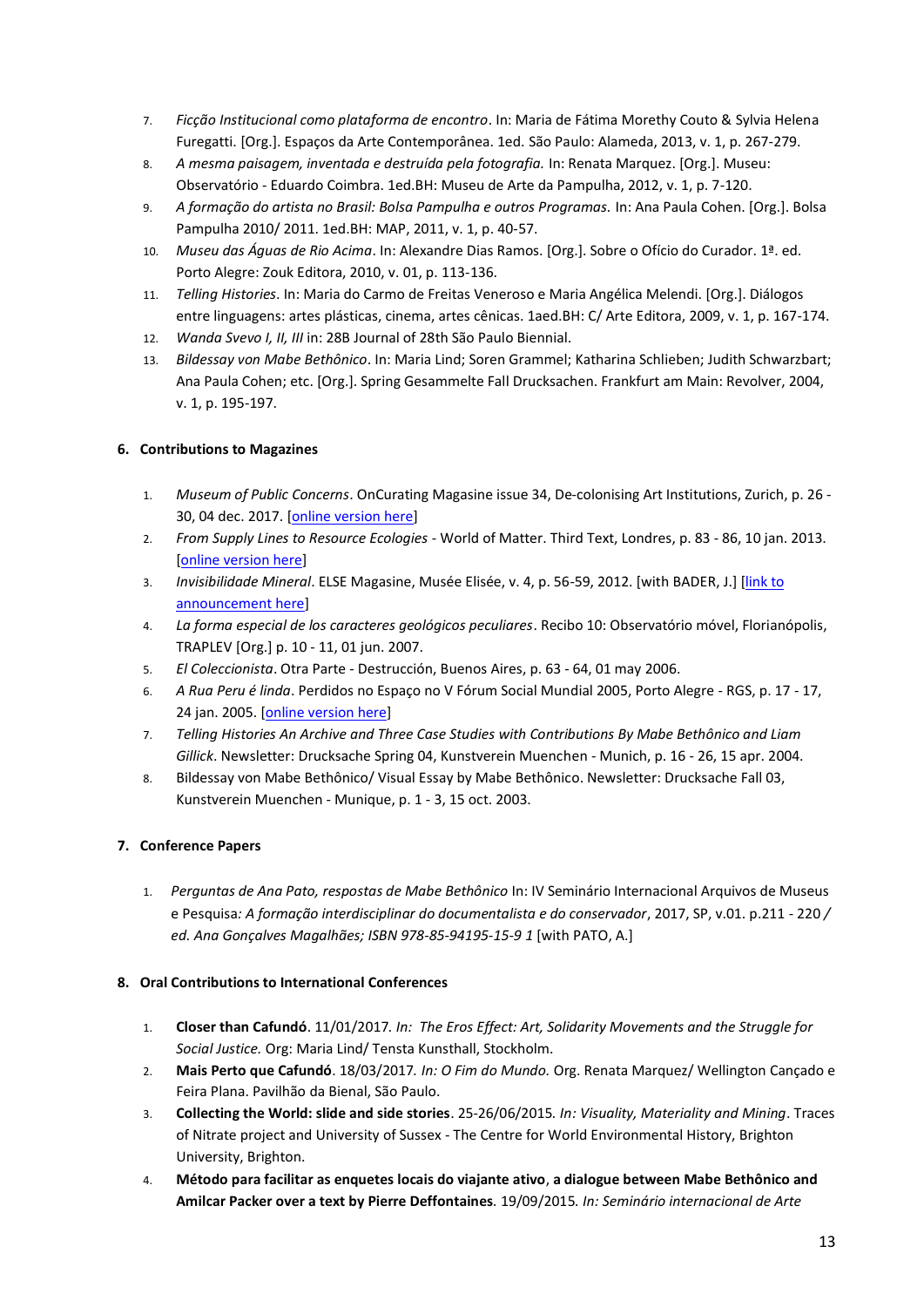*Contemporânea - Outras Histórias na Arte Contemporânea.* Paço das Artes, São Paulo.

- 5. **Um viajante depois do outro**. 28-29/09/2015*. In: IV Seminário Internacional Arquivos de Museus e Pesquisa: A formação interdisciplinar do documentalista e do conservador.* Instituto de Estudos Brasileiros, University of São Paulo.
- 6. **Colecionar o mundo: histórias em transparência.** 29-30/09/2014*. In: II Seminário de História da Arte e Museus: Arquivos de Museus.* Universidade de Brasília*. [National Conference]*
- 7. **Interview: Dialogues Programme** [with curator Adriano Pedrosa]. 03/04/2014*. In: SP-Arte [International Art Fair].* Fundação Bienal de São Paulo.
- 8**. Um viajante depois do outro, um guia ou dois sobre a caatinga**. 04-08/11/2014*. In: Theória VI - Brasil: Imagens nômades perspectivas sobre uma terra em trânsito.* Joaquim Nabuco Foundation, Recife*. [National Conference]*
- 9. **Bringing Underground Public: A visual presentation about art and mining in Minas Gerais [Brazil], with focus on the "Museum of Public Concerns".** 2013. *Strata Project [Reinauguration]*, Nokia, Finland*.*
- 10. **Mineral Invisibility - World of Matter**, 18-19/10/2013. *In: World of Matter.* Argos Centre for Art and Media, Argos, Brussels.
- 11. **Invisibilidade da Mineração em Minas Gerais**. 11-14/04/2012*. In: Provisões: Uma Conferência Visual.* UFMG and Museu de Arte da Pampulha, BH*.*
- 12. **Arquivo Audiovisual: Mulheres na Mineração**. 25-30/04/2011*. In: Supply Lines: Vision of Global Resource Circulations.* Gasworks, London*.*
- 13. **The Wanda Svevo Archive**. 04-05/06/2010*. In: D'une archive à l'autre.* Head Haute École d'Art et de Design, *Centre de La Photographie, Genève.*
- 14. **Crise de Papéis**. 20/03/2009*. In: Revisões e Propostas: Desafios do Circuito de Arte Brasileiro; Grandes Exposições e Bienais: Crise depois da Crise*. Ministério da Cultura, Instituto Inhotim and Athos Bulcão Foundation. Inhotim, Brumadinho. *[National Conference]*
- 15. **museumuseu: jornal e lugar, publicações e obras**. 05-06/2009*. In: Pontos de Vista: Jornadas Preparatórias. Lugares, Práticas e Políticas das Publicações em Arte.* Instituto de Artes da Museu da UFRGS – Federal University of Rio Grande do Sul, Porto Alegre*. [National Conference]*
- 16. **Poéticas do Inventário: museumuseu e a Bienal de São Paulo**. 13/03/2009*. In: Seminário Rumos Artes Visuais 2009.* Institulo Itaú Cultural, São Paulo. *[National Conference]*
- 17. **The São Paulo Biennial** [together with Joerg Bader]. 05/12/2008. *In: Seminários Contemporâneos: A Revanche do Arquivo.* Instituto de Artes, Federal University of Pará and Romulo Maiorana Foundation: Projeto Arte Pará 2008, Belém.
- 18. **museumuseu na 28ª Bienal de São Paulo**. 11/2008*. In: História como Matéria Flexível.* Auditório da 28a Bienal de São Paulo, São Paulo.
- 19. **Arquivo para além do arquivo**. 26-28/09/2007*. In: Seminário Internacional Memória e Cultura - Amnésia Social e Espetacularização da Memória.* SESC Mariana, São Paulo.
- 20. **Mabe Bethônico in conversation with Ana Paula Cohen**, 18/02/2007. *In: Encuentro Internacional de Medellin - Práticas Artísticas Contemporâneas.* Museu de Antioquia, Medellin.
- 21. **Mabe Bethônico and Goldin + Senneby**, 2007. *Caracteres Geológicos Peculiares and the exhibition at the Encuentro Internacional de Medellin.* Encuentro Internacional de Medellin - Práticas Artísticas Contemporâneas, Museu de Antioquia, Medellin.
- 22. **Mesa III: Arquivos Vivos I - O Modo Documental na Arte**. 28-30/10/2007. *In: Seminário Internacional Espaço, Aceleração e Amnésia – Arte e Pensamento na Contemporaneidade.* Paço das Artes/ USP, São Paulo.
- 23. **Curators and artists in debate at Casa del Encuentro**. 12/04/2007*. In: Encuentro Internacional de Medellin - Práticas Artísticas Contemporâneas.* Casa del Encuentro/ Museu de Antioquia: Medellin:
- <span id="page-13-0"></span>24. **museumuseu: dispositivo de encontro e circulação**. 11/2007*. In: Espaços da Contemporaneidade. Estratégias de circulação.* ECA, Unicamp [Campinas University], Campinas. *[National Conference]*